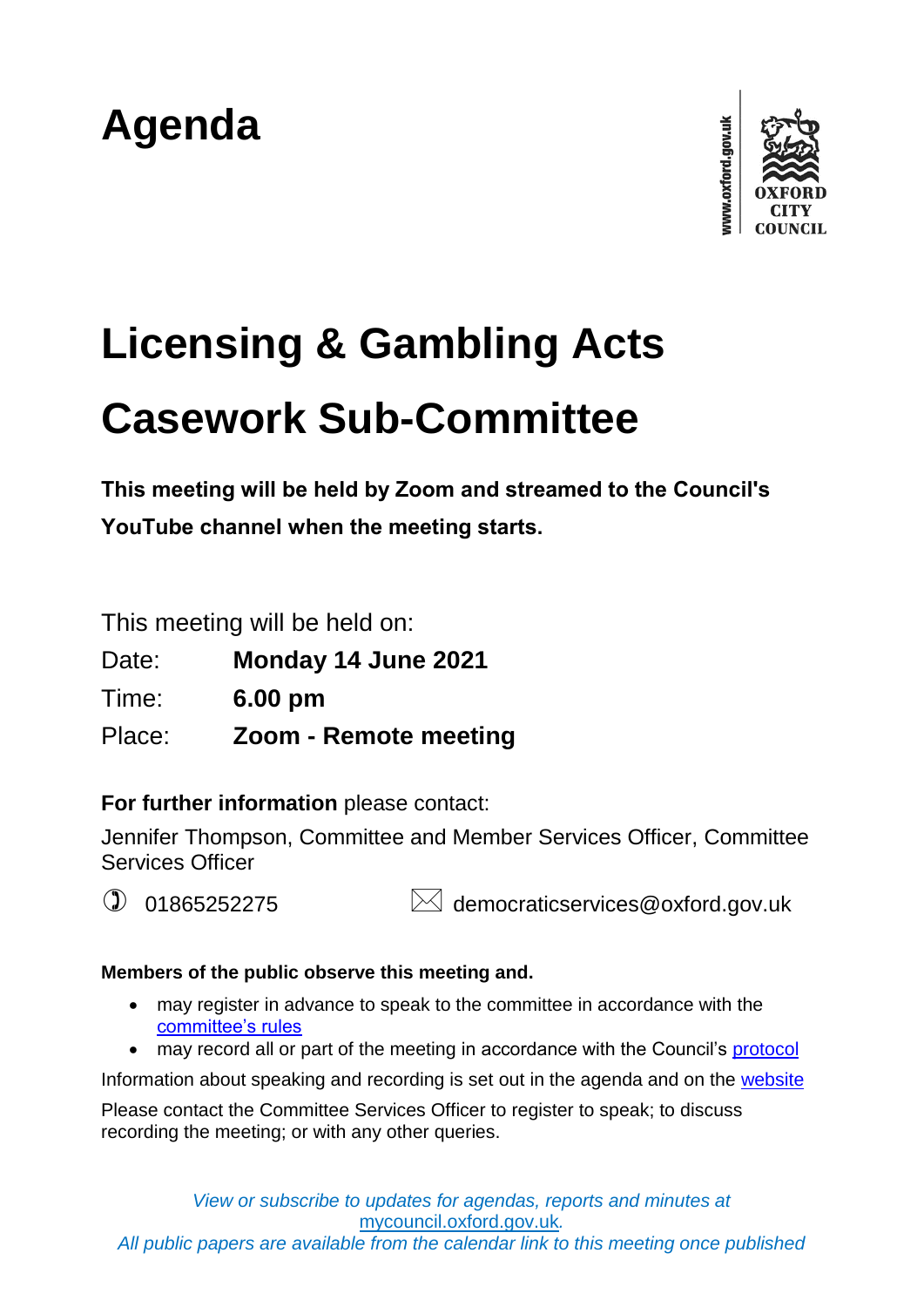# **Committee Membership**

Councillors: Membership 3: Quorum 3: No substitutes are permitted.

Councillor Colin Cook

Councillor Ajaz Rehman

Councillor Imogen Thomas

Councillor Katherine Miles (Reserve member)

Apologies and notification of substitutes received before the publication are shown under *Apologies for absence* in the agenda. Those sent after publication will be reported at the meeting. Substitutes for the Chair and Vice-chair do not take on these roles.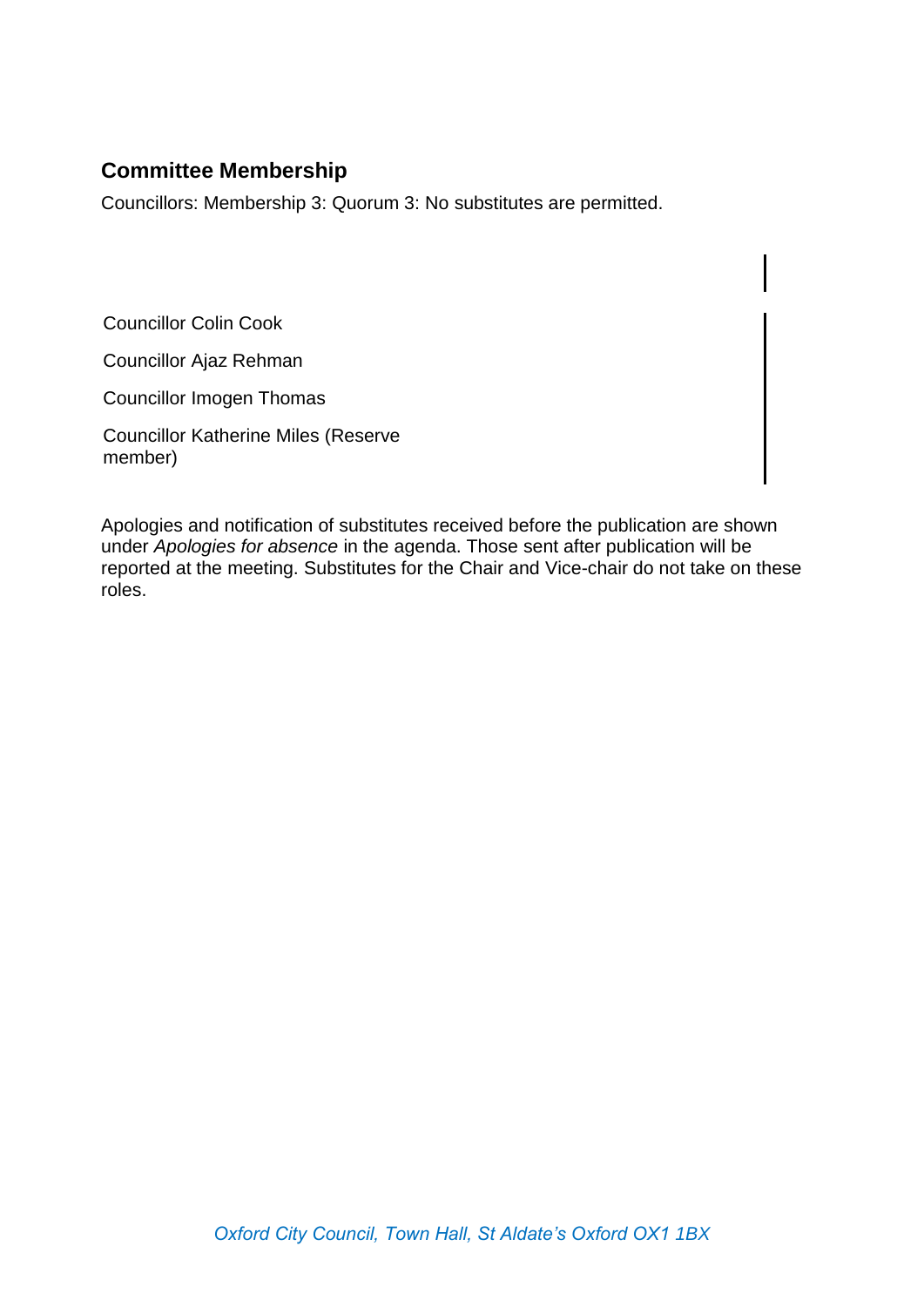# **Agenda**

|   |                                                                                                                                                                             | <b>Pages</b>      |
|---|-----------------------------------------------------------------------------------------------------------------------------------------------------------------------------|-------------------|
| 1 | <b>Election of Chair for the hearings</b>                                                                                                                                   |                   |
|   | To confirm the Chair of this Sub-Committee for the duration of these<br>hearings.                                                                                           |                   |
| 2 | Procedure for the hearing (held remotely on Zoom)                                                                                                                           |                   |
|   | The hearing procedures are attached. These are written for a<br>physical meeting.                                                                                           | <b>Supplement</b> |
|   | The following points apply to a virtual meeting:                                                                                                                            |                   |
|   | The parts of the meeting open to the public are streamed<br>$\bullet$<br>to the Council's YouTube channel.                                                                  |                   |
|   | Sub-Committee members should join the meeting 15<br>$\bullet$<br>minutes before the start time.                                                                             |                   |
|   | Others taking part should join a few minutes before their<br>$\bullet$<br>hearing starts.                                                                                   |                   |
|   | When participants join the meeting, they should use a<br>$\bullet$<br>name that clearly identifies them.                                                                    |                   |
|   | Participants will join the waiting room but won't, initially, be<br>$\bullet$<br>able to take part until admitted.                                                          |                   |
|   | Microphones should be kept on mute at all times unless<br>$\bullet$<br>asked to speak. Video feed may be kept off or on.                                                    |                   |
|   | When it is a participant's turn to speak, the Chair will ask<br>$\bullet$<br>them to speak.                                                                                 |                   |
|   | Once the case has been heard and questions put, the Sub-<br>$\bullet$<br>Committee will go into private session for a short while to<br>consider the application.           |                   |
|   | All participants apart from the legal adviser will be put into<br>٠<br>the waiting room, and may wait, or may leave the meeting<br>and await the video or written decision. |                   |
|   | The meeting will then be re-opened and those waiting will<br>$\bullet$<br>be invited to re-join the meeting to hear the Sub-<br>Committee's decision.                       |                   |
|   |                                                                                                                                                                             |                   |
|   |                                                                                                                                                                             |                   |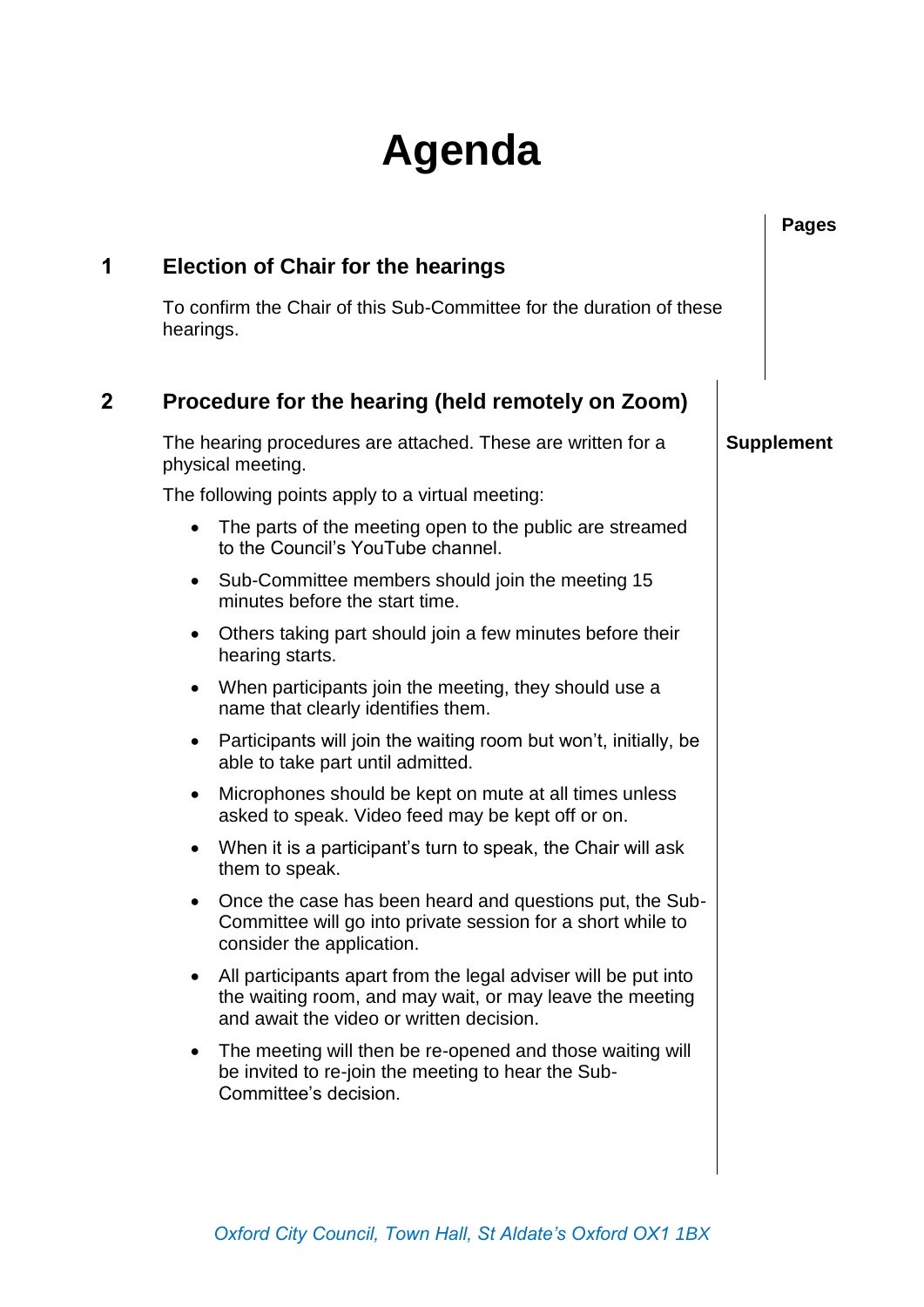| 3 | KP Wholesale Drinks Ltd, Peterley Road OX4 2TZ:<br>application for a new premises licence                                                                                                                                                                                                         | $7 - 84$       |
|---|---------------------------------------------------------------------------------------------------------------------------------------------------------------------------------------------------------------------------------------------------------------------------------------------------|----------------|
|   | The Sub-Committee is asked to determine the application for a new<br>premises licence made by KP Wholesale Drinks Ltd trading as 24/7<br>Alcohol Delivery, taking into account the details in the attached report<br>and any representations made at the hearing.                                 |                |
| 4 | Lidl, Templars Square shopping park: application for a<br>new premises licence                                                                                                                                                                                                                    | $85 - 152$     |
|   | The Sub-Committee is asked to determine the application for a new<br>premises licence made by Lidl Great Britain Limited, taking into account<br>the details in the attached report, the attached supporting<br>documentation from the applicant, and any representations made at the<br>hearing. |                |
| 5 | Heat African Bar, 189 Cowley Road OX4 1UT: application<br>to vary a premises licence                                                                                                                                                                                                              | $153 -$<br>250 |
|   | The Sub-Committee is asked to determine the application for a variation<br>to a premises licence made by Heat African Bar, taking into account the<br>details in the attached report and any representations made at the<br>hearing.                                                              |                |
|   |                                                                                                                                                                                                                                                                                                   |                |